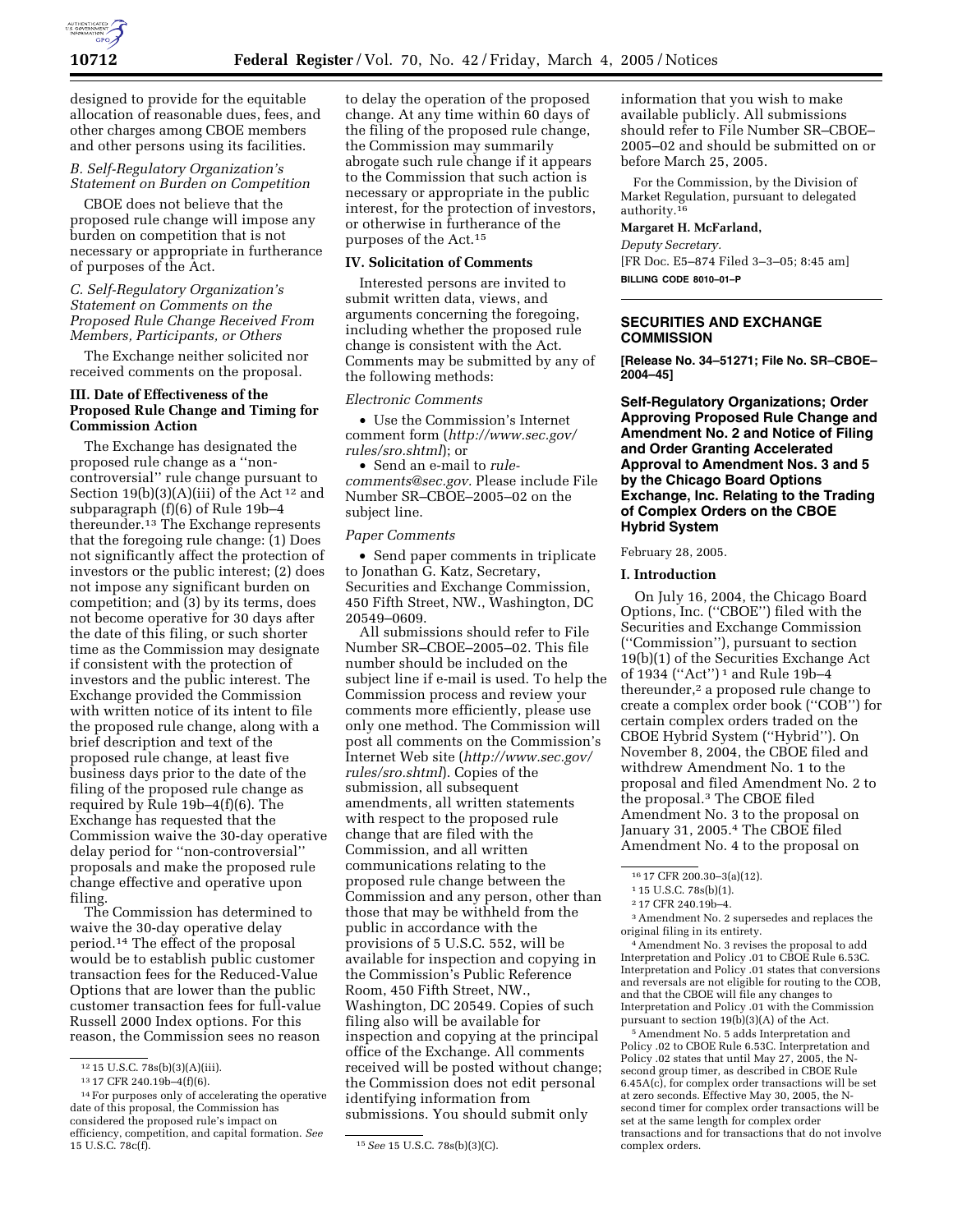February 4, 2005, and withdrew Amendment No. 4 on February 10, 2005. The CBOE filed Amendment No. 5 to the proposal on February 11, 2005.5

The proposed rule change and Amendment No. 2 were published for comment in the **Federal Register** on November 23, 2004.6 The Commission received one comment letter regarding the proposal.7 The CBOE responded to the comment letter on January 13, 2005.8 This order approves the proposed rule change, as amended. In addition, the Commission is publishing notice to solicit comments on and is simultaneously approving, on an accelerated basis, Amendment Nos. 3 and 5.

### **II. Description of the Proposed Rule Change**

Complex options orders involve multiple options transactions that are executed simultaneously as part of a single strategy. The CBOE currently routes complex orders to the PAR terminal in an options trading crowd. A complex order resides on PAR until the Designated Primary Market Maker (''DPM'') announces the order to the trading crowd and the order trades in open outcry. Thus, under the CBOE's current rules, a DPM must intervene to execute complex orders. To facilitate more automated handling of complex orders, the CBOE proposes to adopt CBOE Rule 6.53C, ''Complex Orders on the Hybrid System,'' which establishes a COB for certain complex orders traded on Hybrid.9

The appropriate CBOE committee will decide, on a class by class basis, whether complex orders in an options class will route directly to the COB or to PAR.10 In addition, the appropriate CBOE committee will decide whether to allow complex orders from non-brokerdealer public customers and from

9Complex orders in non-Hybrid classes will not be placed in the COB. The following types of complex orders, as defined in CBOE Rule 6.53C(a), will be eligible for routing to the COB: spread orders; straddle orders; strangle orders; combination orders; ratio orders; butterfly spread orders; box/roll spread orders; and collar orders and risk reversals. Only complex orders with no more than four legs are eligible for the COB. *See* CBOE Rule 6.53C(c)(iv). Conversions and reversals will not be eligible for routing to the COB. *See* Amendment No. 3, *supra* note 4.

10*See* CBOE Rule 6.53C(c)(i).

broker-dealers that are not options exchange market makers or specialists to route from PAR to the COB.11 The CBOE will announce routing decisions to members via Regulatory Circular.12

When a complex order routes to PAR, the DPM will announce the order to the trading crowd, which may trade with the order at its limit price or offer price improvement. If the trading crowd chooses not to trade with the order, the order will reside on PAR until the DPM routes the order to the COB.

An order routed to the COB may trade in one of three ways. First, the order may execute automatically against individual orders or quotes in the CBOE's electronic book (''EBook''), provided that the complex order can be executed in full, or in a permissible ratio, by orders in EBook. Second, an incoming complex order that is marketable against a complex order resting in the COB may execute automatically against the resting order. Third, market participants, as defined in CBOE Rule 6.45A, ''Priority and Allocation of Trades for CBOE Hybrid System,'' may trade against orders in the COB.13 CBOE members with an interface connection to the CBOE will be able to view orders resting in the COB.

A complex order in the COB will be allocated to market participants in accordance with the allocation procedures described in CBOE Rule 6.45A(c). In addition, CBOE Rule 6.45A, Interpretation and Policies .01 and .02, apply to complex orders on Hybrid.14

Complex orders resting in the COB may be executed without consideration to the prices of the same complex orders that might be available on other

13CBOE Rule 6.45A defines ''market participant,'' for purposes of that rule, to include an in-crowd market maker, a market maker complying with the in-person requirements of CBOE Rule 8.7.03(B)(1) who submits quotes from off the CBOE floor through the facilities of the CBOE, an in-crowd DPM, an e-DPM, and a floor broker representing orders in the trading crowd.

14CBOE Rule 6.45A, Interpretation and Policy .01, ''Principal Transactions,'' prohibits an order entry firm from executing as principal against an order it represent as agent unless: (1) The agency order is first exposed on Hybrid for at least 30 seconds; (2) the order entry firm has been bidding or offering for at least 30 seconds prior to receiving an agency order that is executable against such bid or offer; or (3) the order entry firm proceeds in accordance with the crossing rules in CBOE Rule 6.74, '' 'Crossing' Orders.'' CBOE Rule 6.45A, Interpretation and Policy .02, ''Solicitation Orders,'' requires an order entry firm to expose for at least 30 seconds an order it represents as agent before the order may be executed electronically via the electronic execution mechanism of Hybrid, in whole or in part, against orders solicited from members and non-member broker-dealers to transact with the order.

exchanges.15 Orders of public customers in the COB will have priority over orders from non-public customers, and multiple public customer complex orders at the same price will be accorded priority based on time.16

CBOE Rules 6.45, ''Priority of Bids and Offers,'' and 6.45A(b)(iii) generally allow a member holding a complex order to trade ahead of the book on one leg of the order, provided that the other leg of the order betters the corresponding bid (offer) in the limit order book. These rules will continue to apply to the trading of complex orders.

Amendment No. 3 adopts Interpretation and Policy .01 to CBOE Rule 6.53C. Interpretation and Policy .01 states that conversions and reversals will not be eligible for routing to the COB and that the CBOE will file any changes to Interpretation and Policy .01 with the Commission pursuant to Section 19(b)(3)(A) of the Act.

Amendment No. 5 adopts Interpretation and Policy .02 to CBOE Rule 6.53C. Interpretation and Policy .02 states that until May 27, 2005, the N-second group timer, as described in CBOE Rule 6.45A(c), for complex order transactions will be set at zero seconds.17 Effective May 30, 2005, the N-second timer for complex order transactions will be set at the same length for complex order transactions and for transactions that do not involve complex orders. According to the CBOE, the systems changes required to extend the N-second timer to the COB will not be ready until May. Interpretation and Policy .02 affects only the length of the N-second timer and has no impact on customer orders.

### **III. Summary of Comments Received and CBOE Response**

The Commission received one comment letter regarding the proposal.18 Although the commenter believed that the COB would increase transparency, the commenter expressed

17CBOE Rule 6.45A(c)(ii) states that each market participant that submits an order or quote to buy (sell) an order in the electronic book within a period of time not to exceed five seconds of the first market participant to submit an order (''N-second group'') will be entitled to receive an allocation of the order in the electronic book pursuant to the allocation algorithm specified in CBOE Rule 6.45A(c)(ii). The appropriate Floor Procedure Committee (''FPC'') determines the length of the Nsecond group timer, provided, however, that the duration of the N-second group timer may not exceed five seconds. *See* CBOE Rule 6.45A(c)(ii)(A). 18*See* Citadel Letter, *supra* note 7.

<sup>6</sup>*See* Securities Exchange Act Release No. 50682 (November 17, 2004), 69 FR 61897.

<sup>7</sup>*See* letter from Matthew Hinerfeld, Managing Director and Deputy General Counsel, Citadel Investment Group, LLC, to Jonathan G. Katz, Secretary, Commission, dated December 15, 2004 (''Citadel Letter'').

<sup>8</sup>*See* letter from Stephen M. Youhn, Managing Senior Attorney, CBOE, to Jonathan G. Katz, Secretary, Commission, dated January 13, 2005 (''CBOE Letter'').

<sup>11</sup>*See* CBOE Rule 6.53C(c)(i).

<sup>12</sup>*See* CBOE Rule 6.53C(c)(i).

<sup>15</sup>*See* CBOE Rule 6.53C(c)(iii). The Options Price Reporting Authority does not disseminate complex order prices. This provision of the CBOE's proposal is similar to International Securities Exchange Rule 722(b)(3).

<sup>16</sup>*See* CBOE Rule 6.53C(c)(ii).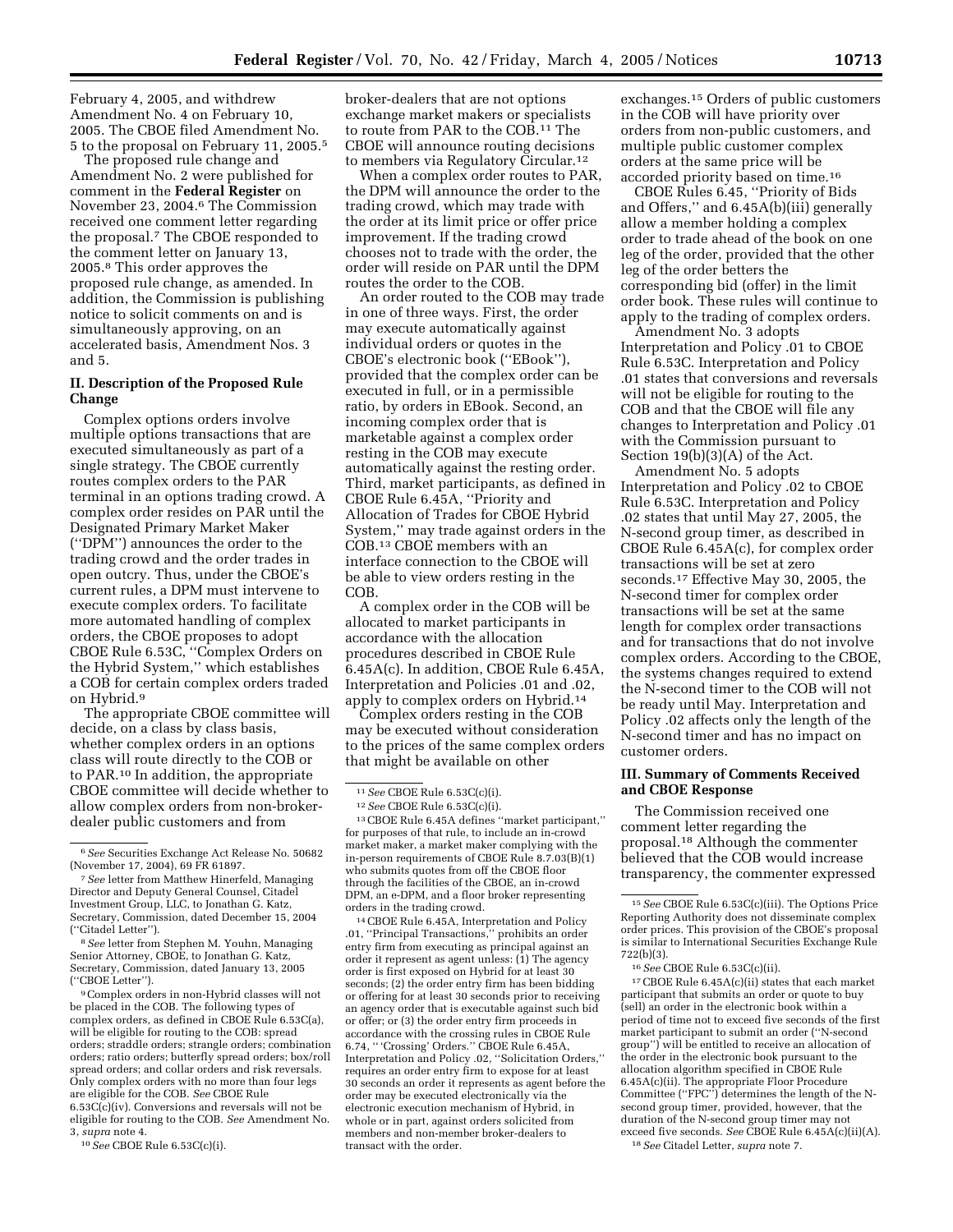concern that the proposal would allow a CBOE committee, rather than DPMs and order routers, to determine the options classes that would be eligible for routing to the COB. The commenter believed that DPMs and order routers should have the ability to decide where complex orders would be routed. In this regard, the commenter stated that a DPM would have first-hand knowledge and experience with respect to the level of trading activity in his or her crowd and would know when it would be beneficial to route orders directly for automatic execution. The commenter also believed that order routers should be able to choose whether to route orders directly to the COB or to have

their orders represented manually in the trading crowd. In its response, the CBOE states that CBOE committees historically have had the responsibility, by CBOE rule and by charter, to determine the routing of orders. The CBOE notes that CBOE Rules 6.8, ''RAES Operations,'' and 6.13, ''CBOE Hybrid System's Automatic Execution Feature,'' provide CBOE committees with the authority to determine whether to allow orders from certain market professionals to auto-ex or to route to PAR.19 Similarly, the CBOE notes that CBOE Rule 7.4, ''Obligations for Orders,'' allows CBOE committees to determine whether orders from certain market professionals should be eligible for routing into the electronic order book. According to the CBOE, the committees, which represent a broad cross-section of CBOE members, including market makers, DPMs, and order flow providers, consider multiple factors in making order routing decisions. The CBOE believes that providing DPMs and order routers with the unilateral ability to make order routing decisions would undermine the committee process and prevent the development of uniform order routing policies.

In addition, CBOE notes that its committees have yet to make any routing determinations for complex orders. CBOE states that such determinations would be evaluated on an ongoing basis and would take into account competitive forces and customer requests.

#### **IV. Discussion**

The Commission has carefully reviewed the proposed rule change, the comment letter, and the CBOE's response and finds that the proposed rule change, as amended, is consistent with the requirements of the Act and the rules and regulations thereunder

applicable to a national securities exchange.20 In particular, the Commission finds that the proposed rule change, as amended, is consistent with Section  $6(b)(5)$  of the Act,<sup>21</sup> which requires, among other things, that the rules of a national securities exchange be designed to promote just and equitable principles of trade, to remove impediments to and perfect the mechanism of a free and open market, and, in general, to protect investors and the public interest.

A complex order sent to the CBOE currently routes to the PAR terminal in a trading crowd, where the DPM announces the order to the trading crowd. If the trading crowd does not trade immediately with the order, the order will reside on PAR until it trades in open outcry. Thus, a complex order currently cannot be executed on the CBOE without manual intervention by a DPM.

The COB will allow complex orders to trade electronically, without the intervention of a DPM, and orders on the COB will be displayed to all CBOE members with an interface connection to the CBOE. As described more fully above, a complex order routed to the COB may execute automatically against orders in the EBook or against an order resting in the COB. In addition, market participants, as defined in CBOE Rule 6.45A, may trade against orders resting in the COB. Accordingly, the Commission believes that the COB should increase the transparency of complex orders and could facilitate the execution of complex orders.

Under the proposal, the appropriate CBOE committee will decide, on a class by class basis, the options classes that will route directly to the COB and those that will route to PAR.22 As noted above, CBOE committees currently make some order routing determinations under existing CBOE rules.23 Accordingly, the Commission believes that the discretion granted to CBOE

22The appropriate CBOE committee also will determine whether to allow complex orders from non-broker-dealer customers and from brokerdealers that are not options exchange market makers or specialists to route from PAR to the COB. *See* CBOE Rule 6.53C(c)(i).

23*See e.g.*, CBOE Rule 6.13(b)(i)(C)(ii) (allowing the appropriate FPC to determine, on a class-byclass basis, to allow orders from options market makers to be eligible for automatic execution on Hybrid); and CBOE Rule 7.4(a)(1) (allowing the appropriate FPC to determine on an issue-by-issue basis that orders from broker-dealers or from brokerdealers that are not options market makers are eligible for entry into the electronic book).

committees with respect to the routing of complex orders under the proposal is consistent with the authority granted to CBOE committees under the CBOE's existing rules.

The Commission notes that CBOE Rule 6.45A, Interpretation and Policies .01 and .02 apply to complex orders on Hybrid.24 Accordingly, a CBOE member seeking to trade with its customer's complex order would be required to comply with CBOE 6.45A, Interpretation and Policy .01, and a CBOE member seeking to cross its customer's complex order with solicited orders would be required to comply with CBOE Rule 6.45A, Interpretation and Policy .02.

In addition, the complex order priority provisions in CBOE Rules 6.45(e) and 6.45A(b)(iii) will continue to apply to complex orders. Accordingly, complex orders will be able to trade ahead of orders in the EBook or the limit order book only under the conditions specified in CBOE Rules 6.45(e) and 6.45A(b)(iii). The Commission also notes that complex orders from public customers will have priority over complex orders from non-public customers.25

The Commission finds good cause for approving Amendment Nos. 3 and 5 to the proposal prior to the thirtieth day after the date of publication of notice of filing thereof in the **Federal Register**. Amendment No. 3 merely clarifies the text of CBOE Rule 6.53C by indicating that conversions and reversals currently are not eligible for routing to the COB and that the CBOE will file any changes to this policy with the Commission pursuant to Rule 19(b)(3)(A) under the Act. Amendment No. 5 also clarifies the operation of the COB by indicating that the N-second timer will be temporarily set at zero. Accordingly, the Commission finds that it is consistent with Sections 6(b)(5) and 19(b) of the Act to approve Amendment Nos. 3 and 5 to the proposal on an accelerated basis.

### **V. Solicitation of Comments**

Interested persons are invited to submit written data, views, and arguments concerning Amendment Nos. 3 and 5, including whether Amendment Nos. 3 and 5 are consistent with the Act. Comments may be submitted by any of the following methods:

#### *Electronic Comments*

• Use the Commission's Internet comment form (*http://www.sec.gov/ rules/sro.shtml*); or

<sup>19</sup>*See* CBOE Letter, *supra* note 8.

<sup>20</sup> In approving this proposal, the Commission has considered the proposed rule's impact on efficiency, competition, and capital formation. 15 U.S.C. 78c(f).

<sup>21</sup> 15 U.S.C. 78f(b)(5).

<sup>24</sup>*See* note 14, *supra*.

<sup>25</sup>*See* CBOE Rule 6.53C(c)(ii).